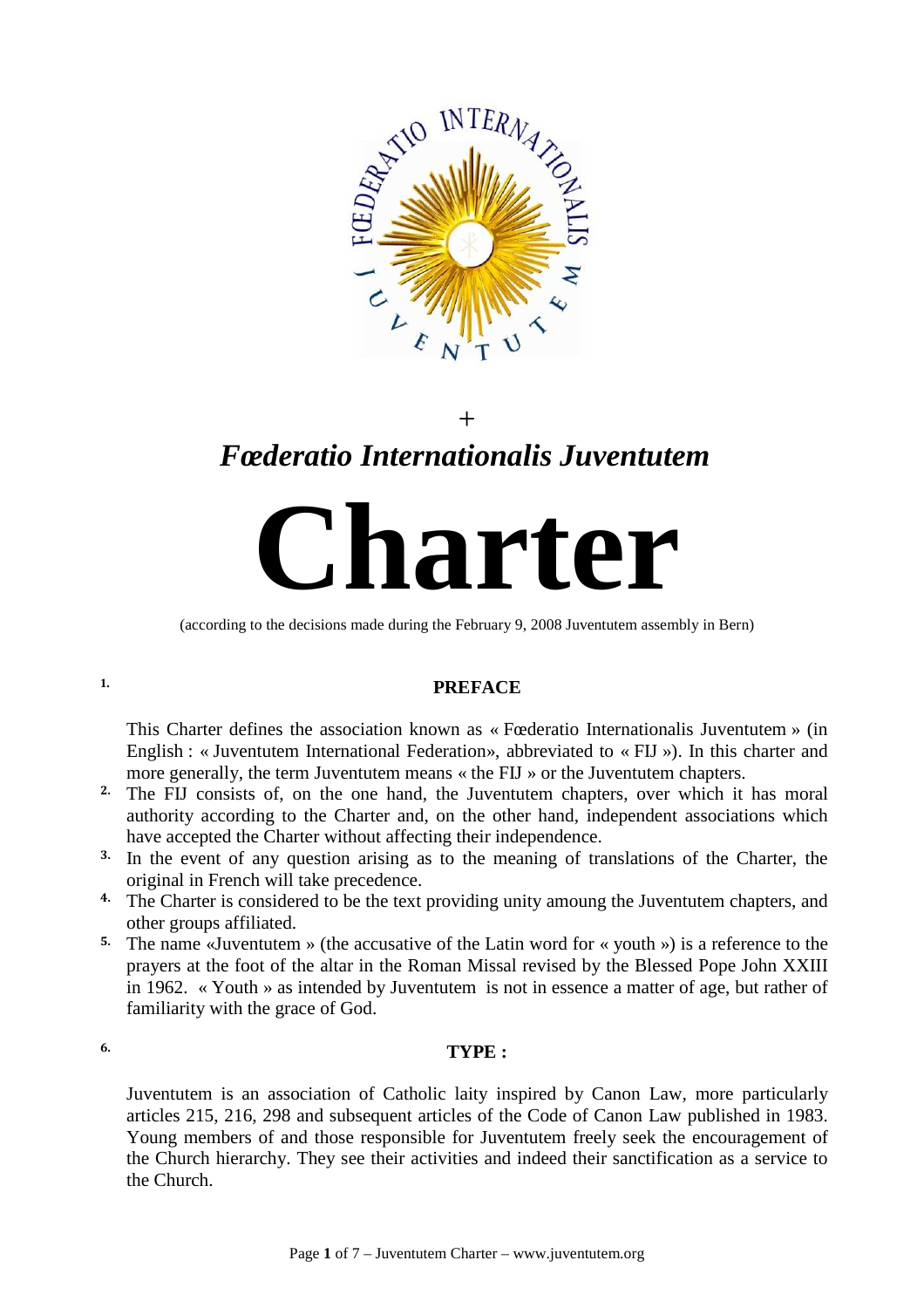The aim of Juventutem is the sanctification of young people according to the liturgical and spiritual traditions of the Roman Catholic Church, referring to the *motu proprio* Ecclesia Dei Adflicta, published by Pope John Paul II on 2 July 1988 ; and to the motu proprio Summorum Pontificum, published by Pope Benedict XVI on 7 July 2007 : « Immediately after the Second Vatican Council, it might have been imagined that the demand for the use of the 1962 Missal would have been limited to the older generation, which had grown up with it, but it has since become clear that young people were also discovering this liturgical form, feeling attracted to it and finding in it a type of contact with the Most Holy Eucharist which suited them particularly well"<sup>i</sup>. In a dynamic perspective, Juventutem sees the sanctification of young people as necessarily contributing to the conversion of other generations :

- because young people are the adults of tomorrow : future husbands and wives, parents, religious, professionals, artists, scientists, politicians etc.
- because the adults of today are strengthened in their faith by taking part in the sanctification of young people by prayer and action.

#### 8. **METHODS :**

Juventutem supports the spiritual life of young people and offers them various activities.

- 1. Spiritual life is supported :
	- a. by the various pious undertakings made by members ;
	- b. by the liturgy, according to the liturgical texts in force in the Latin Church in 1962 ;
	- c. by traditional doctrinal formation, inspired by St Thomas Aquinas, Common Doctor of the Church.
- 2. The activities are :
	- a. recreational, cultural or sporting excursions,
	- b. prayer meetings,
	- c. study groups,
	- d. pro-Life demonstrations and initiatives,
	- e. pilgrimages,
	- f. charitable activities,
	- g. evangelical campaigns,
	- h. national or international gatherings.

9. Juventutem willingly employs modern methods of communication and training. In this respect, the Juventutem internet sites are important areas for exchanges of information. Through these, Juventutem can make activities known which are not organised by it but are compatible with its purpose. Other audio-visual or printed methods may also be used by Juventutem : compact discs, films, performances, publications etc.

# 10. **PARTICULAR FEATURES :**

The Holy Sacrifice of the Mass, celebrated according to the Roman Missal as revised by the Blessed Pope John XXIII, has a central role in Juventutem. In particular, its members will meditate on the words of Pope John Paul II : «In the Roman (or St Pius V) Missal, as in various oriental liturgies, are to be found some very beautiful prayers in which the priest expresses the deepest sense of humility and reverence for the sacred mysteries : these prayers reveal the very substance of any liturgy»<sup>ii</sup>. So the young members of Juventutem will want to participate often and piously in Holy Mass, learning the meaning of its ceremonies, taking part in them by means of their prayerful presence, by providing liturgical service, by singing or in other ways. Members will be happy to help other young people to discover the riches of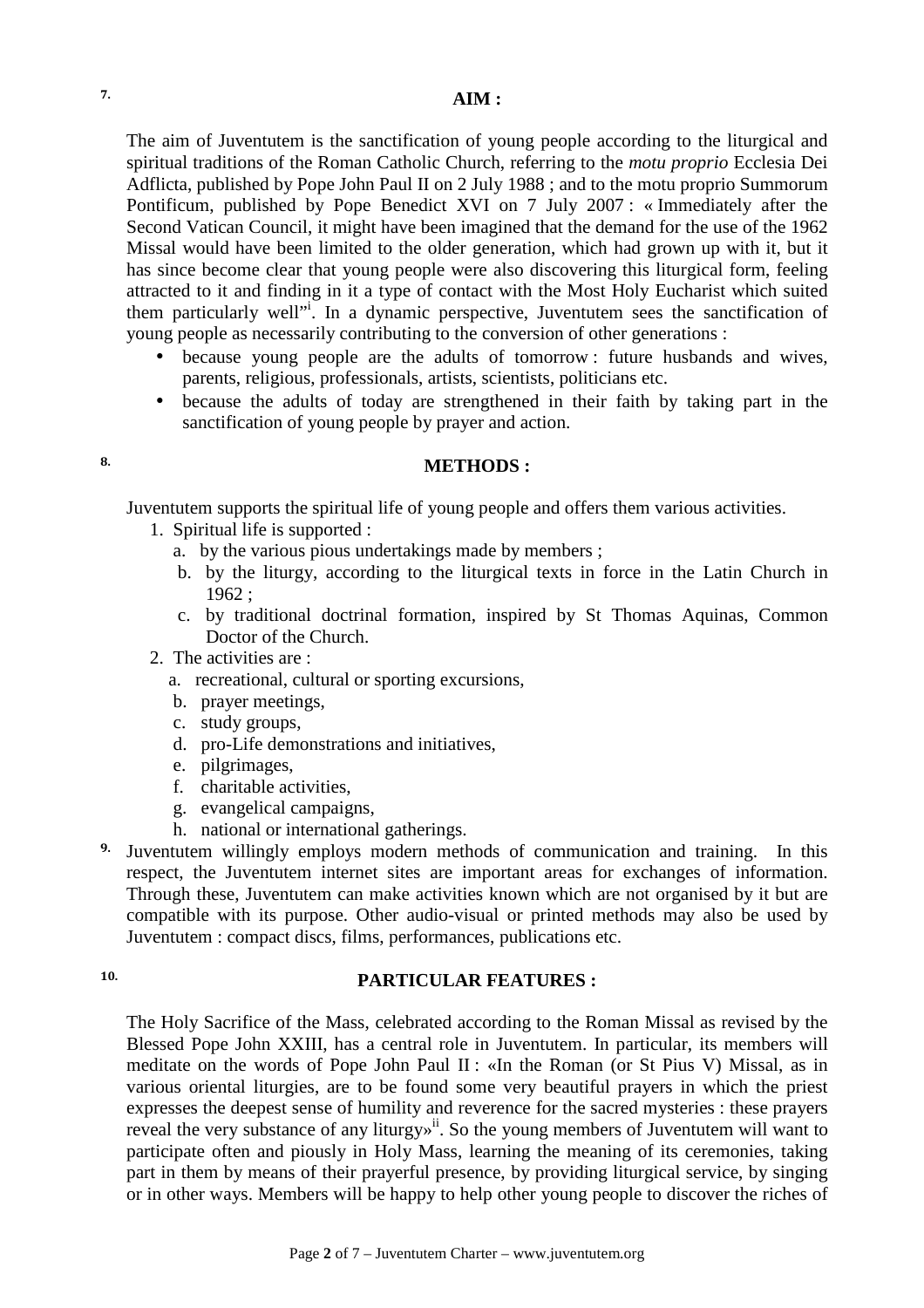Holy Mass.

- 11. In addition to Holy Mass, the adoration of Our Lord Jesus Christ, truly, really and substantially present in the Blessed Sacrament with his Body, Blood, Soul and divinity, constitutes the core of the spiritual life of members of Juventutem. They will willingly take part in Eucharistic adoration and will seek to encourage devotion to the Blessed Sacrament.
- <sup>12.</sup> Studying Catholic doctrine will provide a stimulus to the members of Juventutem<sup>iii</sup>. They will do so alone or in groups, by reading suitable books and listening to learned and zealous preachers, faithful to the traditional teaching of the Catholic Church. Members will wish to practice in their lives the truths of salvation, both in enriching their prayer life and in organising their social and professional activities.

#### 13. **SPIRITUALITY : the « three whitenesses ».**

Telling of a dream which has become famous, the patron saint of Catholic youth, St John Bosco, described as «three whitenesses» the three fundamental elements of help to Christians : the Holy Eucharist, the Blessed Virgin and the Holy Father. The young members of Juventutem profess a great love for these «three whitenesses.».

- 14. After their faith and their devotion to the Most Holy Eucharist, described above, the young members of Juventutem have a special love for the Most Blessed Virgin Mary, Mother of God. They know that, as God alone chose Mary to come to us, we can find no surer path to return to Him. They will offer up at all times to the Most Blessed Virgin, their Mother in Heaven, all their troubles and all their joys, all their failings and all their successes. They will thank her for all her intercessions in their favour to God and for every grace she has obtained for them from her Divine Son. They will seek to imitate her in everything, so that she may bring them into ever more perfect union with their Eldest Brother and Lord, the Divine Redeemer Jesus Christ.
- 15. The young members of Juventutem are profoundly united to the visible Head of the Church, the Pope, successor of St Peter. They have for him a keen and fervent love, like that of St Catherine of Siena, advocate of the Roman Pontiff, whom she called «Sweet Christ on earth », a love as faithful as that of St Antony-Mary Claret, who promoted papal infallibility at the First Vatican Council.
- 16. The expression «three whitenesses» shows the intimate and providential link between Our Lord Jesus Christ, really present in the Holy Eucharist, His Most Blessed Mother, the Immaculate Virgin, and His infallible Vicar, the legitimate successor of the Apostle St Peter. This conjunction of the «three whitenesses» is so essential to the Catholic faith that the young members of Juventutem are sure to be on the right path when they embrace all three together in their hearts<sup>iv</sup>.

#### **17. CONDUCT :**

Friendly relations between young members of Juventutem will help effectively and eloquently in their sanctification. Their friendship is sustained by their shared interest in the traditional liturgy and doctrine of Holy Mother Church. They love and practise these with all the more joy and fruitfulness as they discover the beauty of them together. The members of Juventutem will not however present themselves as liturgists or theologians, merely as young believers, happy to practise their religion together. Thus humour and love, camaraderie and fraternal charity will inspire their behaviour. Relations between young men and women in Juventutem will be cordial and spontaneous, with no impropriety. Courtesy, the fruit of charity, will be most important. Healthy prudence will be found there.

18. Through good example, through prayer and friendship, the young members of Juventutem will encourage each other in the practice of the virtues of faith, hope, charity, patience, fortitude, justice, temperance etc.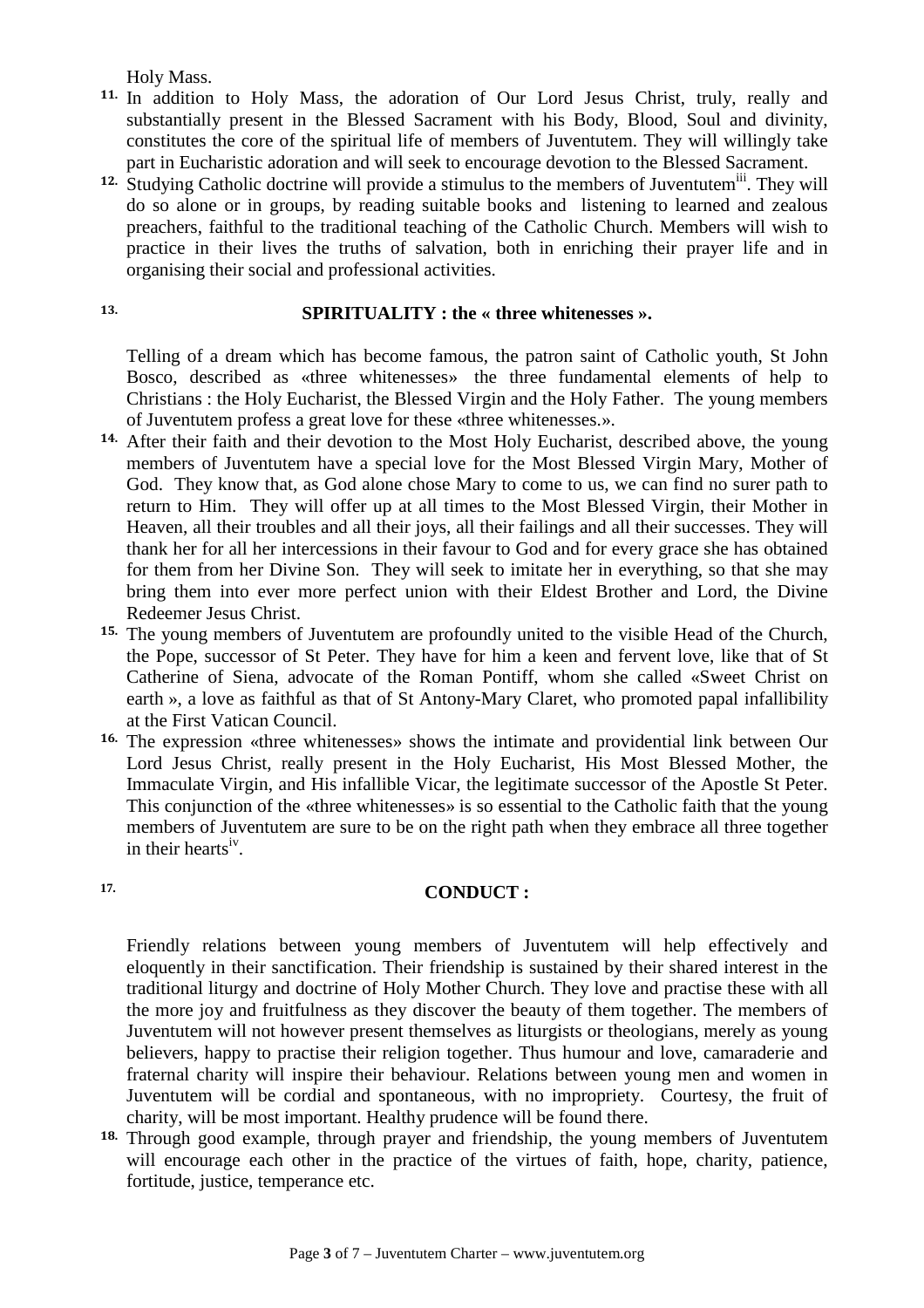- 19. Young members of Juventutem will accord pride of place to the virtue of charity, following the example of St Thomas Aquinas : «charity is the life of the soul, as the soul is the life of the body  $\overline{y}^{\nu}$ . They will cultivate this virtue by practising kindness to their neighbour in a spirit of truth and, as far as possible, by works of corporal and spiritual mercy.
- **20.** Young members of Juventutem attach great importance to the virtue of purity. They will practise it in their souls as well as in their bodies. To that end, they will avoid certain activities and conversations incompatible with purity. Their language, clothing and comportment will demonstrate the same desire for purity with simplicity and conviction.
- 21. To grow in the virtue of purity as in others, young members of Juventutem will seek inspiration from :

 1. the many young saints who glorified Christ on every continent, such as St Catherine of Alexandria ; in Rome, Saints Laurence, Cecilia, Sebastian and Agnes ; in Sicily, St Agatha and St Lucy ; St Aloysius Gonzagua ; St Bernadette Soubirous ; St Jean-Gabriel Perboyre ; St Joan of Arc ; St Jean Berchmans ; St Catherine of Siena ; St Paul Miki ; St Kateri Tekakwitha ; St Charles Lwanga ; St Theresa of the Child Jesus; St Maria Goretti ; St Rose of Lima ; Blessed Karl Leisner, etc ;

 2. saints upon whom God bestowed a particular charisma for young people : St John Bosco, St Philip Neri ;

 3. saints with a special devotion to the Blessed Sacrament : St Tarcisius, St Francis and St Clare of Assisi, St Juliana of Cornillon, St Thomas Aquinas, St Pius V, St Pascal Baylon, St Jean-Marie Vianney, St Peter-Julian Eymar, St Pius X, St Pio of Pietrelcina, etc ;

 4. the holy angels ; the holy guardian angels ; the holy archangels – St Michael, prince of the heavenly militia, St Raphael, who protected the young Tobias against many dangers and defeated the evil demon Asmodeus and finally St Gabriel, sent by the Most High as His representative to Our Lady.

# 22. **THREE SPIRITUAL COMMITMENTS.**

The goal of Juventutem is to sanctify youth. To reach this goal, every member of Juventutem commits to:

- 1. every day : praying for the sanctification of youth and especially for other members of Juventutem. He can recite the extract from Psalm 42 «Judica Me » used in the prayers at the foot of the altar during Holy Mass, from where the name «Juventutem» is derived<sup>vi</sup>, or he can say a prayer of his choosing (such as the Ave Maria or Pater Noster) for example ;
- 2. every week : entering at least once, however briefly, into a church or oratory to adore Our Lord present in the tabernacle (either during Mass or at another time, on Sunday or during the week );
- 3. every year :
	- **-** hearing Holy Mass in the traditional rite (at least once a year) ;
	- **-** going to Confession (at least once a year) ;
	- **-** taking part in some Juventutem activity.
- **23.** The commitment is private, known only to those responsible for the administration of Juventutem.
- 24. The commitment is personal and is not binding under any penalty of sin.
- <sup>25.</sup> The commitment having as its goal to help the Juventutem member to achieve sanctification, it must not remain theoretical but should be followed in practice with confidence and fidelity.
- 26. The commitment is made for one one year from the date of admission in a Juventutem group. It is automatically reconducted every 24 May, unless otherwise expressed to the group leader.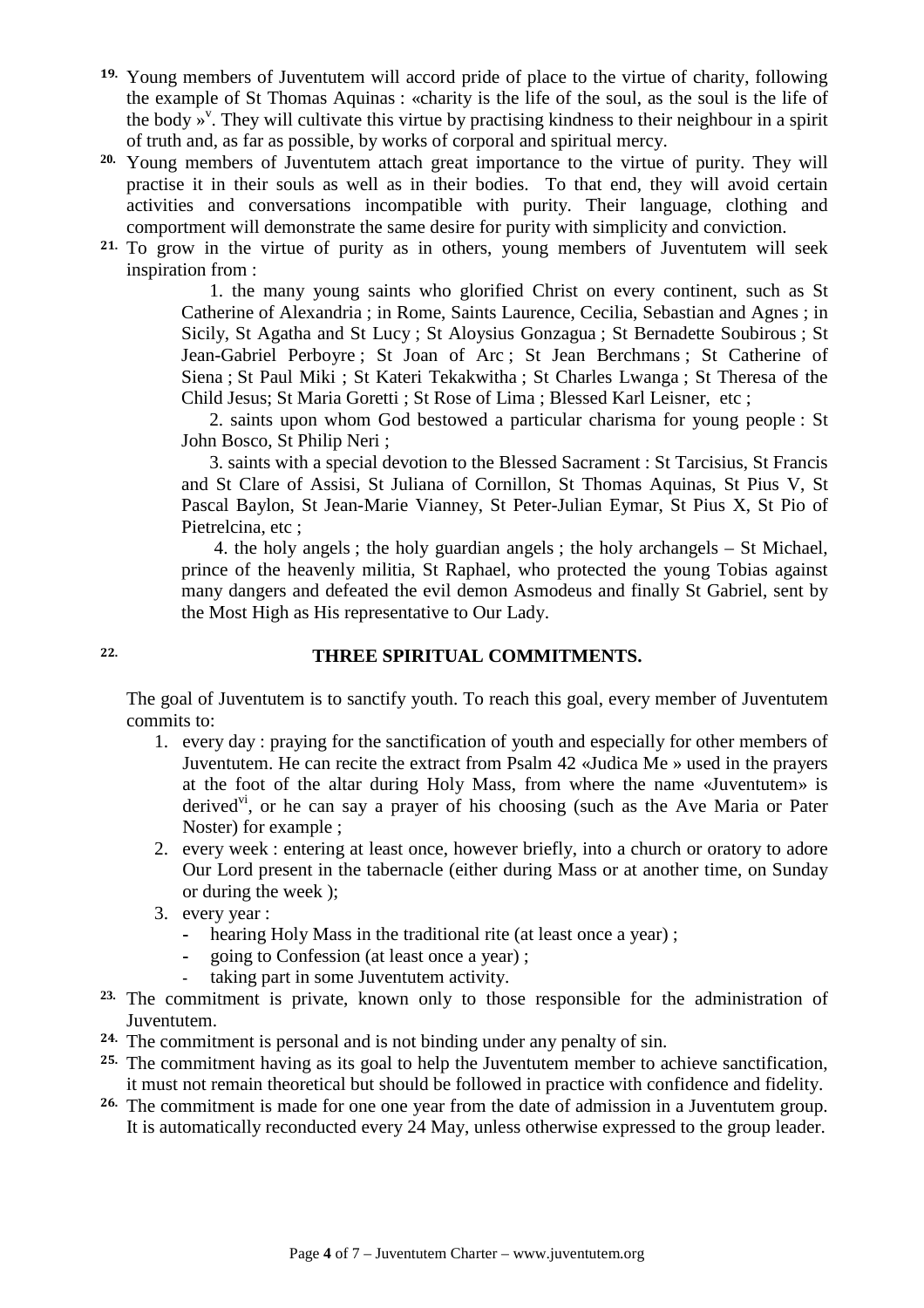#### 27. **CRITERIA FOR ADMISSION**

Juventutem consists mainly of single Roman Catholics, young men and women aged generally between sixteen and thirty-six. Unless otherwise stated, admission to membership either for a person or a group does not include direct membership of the FIJ but rather of a local Juventutem chapter.

- **28.** Juventutem may admit married members under the age of thirty-six, as well as members over thirty-six, single or possibly married, who can offer their skills and experience in the organisation of activities and management.
- 29. Persons in holy orders (aged above or below thirty-six, whether priests, religious, seminarians or nuns) may become members of Juventutem if the rule of their order allows and if their superiors consider it appropriate.

 1. These members (even if part of an enclosed order) will provide useful support to the young members of Juventutem by prayer, pastoral ministry, spiritual direction and giving advice. They will take part in the activities of Juventutem according to their abilities. As Juventutem is a movement of young lay people in the world, clerics in holy orders (and apostolic consecrated persons more generally) must always remain in a minority.

 2. Nevertheless, the number of contemplative members (clerics in holy orders and other religious) of Juventutem is not limited. Indeed their participation in the activities and meetings of Juventutem is not material but entirely spiritual. So the young members of Juventutem will benefit greatly from the prayers of these members, who are invisible and powerful intercessors.

- 30. Moral persons (as distinct from natural persons) can also become members of a Juventutem chapter. These moral persons are institutions (according to canon, natural or civil law), whose members will not take part physically in the activities of Juventutem, on account of their age, their way of life or for other reasons. They support Juventutem by prayer, by alms, by recommendations, always with the aim of participating in the sanctification of youth.
	- 1. As members of a Juventutem chapter, they also benefit from the prayers and possibly from the visits and other charitable activities carried out by the young members of Juventutem.
	- 2. These groups may be religious communities, seminaries, universities, schools, hospitals, retirement homes, charitable associations, abbeys, dioceses, parishes, confraternities, centres of spiritual exercise, lay movements, families etc.
	- 3. Because of their widespread locations or the breadth of their activities, other groups may become members of the FIJ itself rather than of one of its chapters. These groups are distinct from associations and Juventutem chapters belonging to the FIJ through their apostolate to young people. They will have the status of «partners,» without any right to vote.
- 31. Members who are Christians but not Roman Catholics, or who are not Christians or who have no religious affiliation may be admitted to Juventutem if they wish to benefit from the means of sanctification offered.

 1. Their intentions must be sincere and their attitude in conformity with the Charter, respecting the faith and the customs of the Roman Catholic Church.

 2. They will observe the commitments described in article 24, except for sacramental confession, which will be replaced by a serious examination of conscience.

 3. Their presence at Holy Mass in the context of Juventutem does not include sacramental communion.

 4. Their number may not amount to more than one-fifth of the active members in each local chapter.

32. Active members are those who take part physically and not only in spirit in the activities of a Juventutem chapter. Not included as active members are therefore moral persons, persons in enclosed orders and honorary members (admitted to Juventutem on account of services rendered, without any rights or obligations). Only the active members may elect or be elected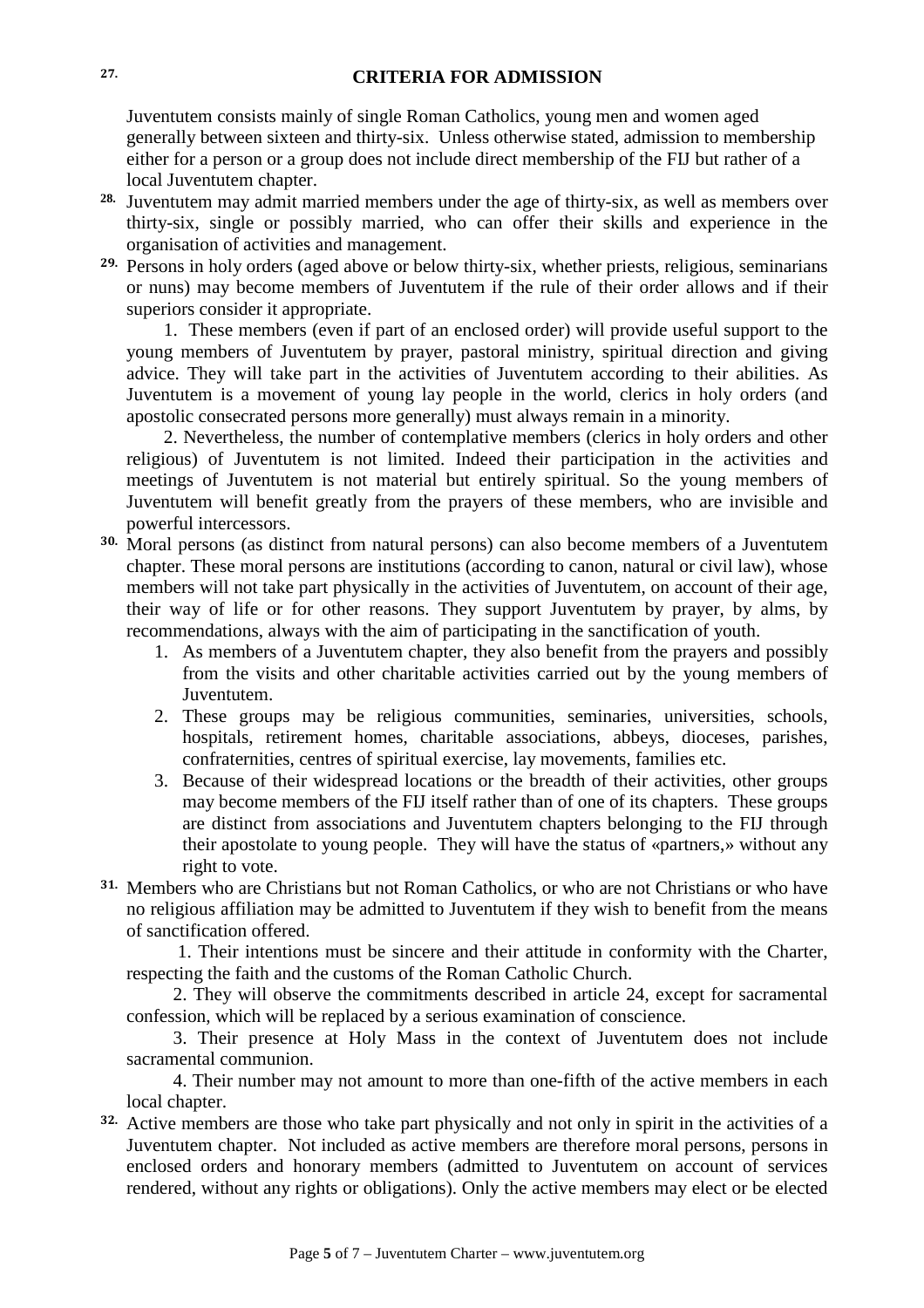as representatives of their chapter at a Juventutem meeting.

- 33. Persons who are not members of Juventutem chapters may take part in the activities of a Juventutem chapter (liturgy, excursions, pilgrimages, retreats, sessions etc.). These participants are not obliged to follow this Charter. They will however observe the customs and general standards in force in Juventutem during the period of the activity in which they are taking part.
- 34. An annual contribution of ten Euros is expected from each member according to his or her abilities. Contributions will be collected within each group and sent once a year to the Juventutem Bureau.
- 35. The bond uniting the members (whether Juventutem chapters or other associations or individuals) with the International Juventutem Federation is essentially a bond of honour and mutual trust. The Federation can bear no public liability for its members' possible misdemeanours, fines or condemnations.

## 36. **PASTORAL ASSISTANCE :**

A lay movement, Juventutem is by definition independent from any particular religious order or community. Nevertheless, Juventutem willingly seeks the pastoral support of clerics who are prepared to be available as « chaplains » in accordance with their superiors.

- 37. In conformity with the specific liturgical aspect of Juventutem, the more time a cleric devotes to the traditional ministry (that is, according to the liturgical and spiritual traditions mentioned in the motu proprio letters Ecclesia Dei Adflicta and Summorum Pontificum), the more able he is to take part in Juventutem. Clerics belonging to religious societies whose constitutions lay down such a traditional ministry are favoured participants in Juventutem.
- 38. Diocesan clerics or members of societies which do not ordinarily use the Roman liturgy of 1962 may also provide pastoral support for Juventutem groups. In which case they respect the specificity of Juventutem and promote its charism.
- <sup>39.</sup> The number of chaplains is not limited, but must always remain far below the number of lay members.
- 40. To assist the chaplains religious, seminarians, friars who meet the criterion above may be admitted as members of Juventutem.
- 41. The status of chaplain of a Juventutem group:
	- is bestowed for one year, from the date of approval by the Ecclesiastical Assistant of the FIJ;
	- is renewed automatically on May 24, unless the Juventutem Management Board decides otherwise.

#### 42. **HISTORY :**

The name «Juventutem » was mentioned for the first time on  $24<sup>th</sup>$  May 2004, in correspondence between the founders of Juventutem.  $24<sup>th</sup>$  May is of course the Feast of Our Lady Help of Christians. Following the victory of Christendom over the Turks at Lepanto, in the Ionian islands (1571), the Pope, St Pius V, had inserted in the litanies to the Blessed Virgin the invocation to Our Lady «Help of Christians. » It was also under this title that Pope Pius VII created a feast day, on  $24<sup>th</sup>$  May, in honour of the Virgin Mary, to express his gratitude for deliverance in 1814 from exile and the captivity imposed on him by Napoleon I.  $24<sup>th</sup>$  May is considered to be the anniversary of Juventutem. The International Juventutem Federation was founded in Bern, Switzerland, on  $24<sup>th</sup>$  May 2006.

- 43. Juventutem made itself manifest for the first time in August 2005 (in Bavaria and then in Düsseldorf) during the triennial World Youth Days. From its inception, however, Juventutem was intended to be a permanent structure with the purpose of sanctifying young traditional Catholics by demonstrating their diversity and vitality in regular activities.
- 44. Juventutem was founded in the context of the year of the Eucharist, decreed and inaugurated